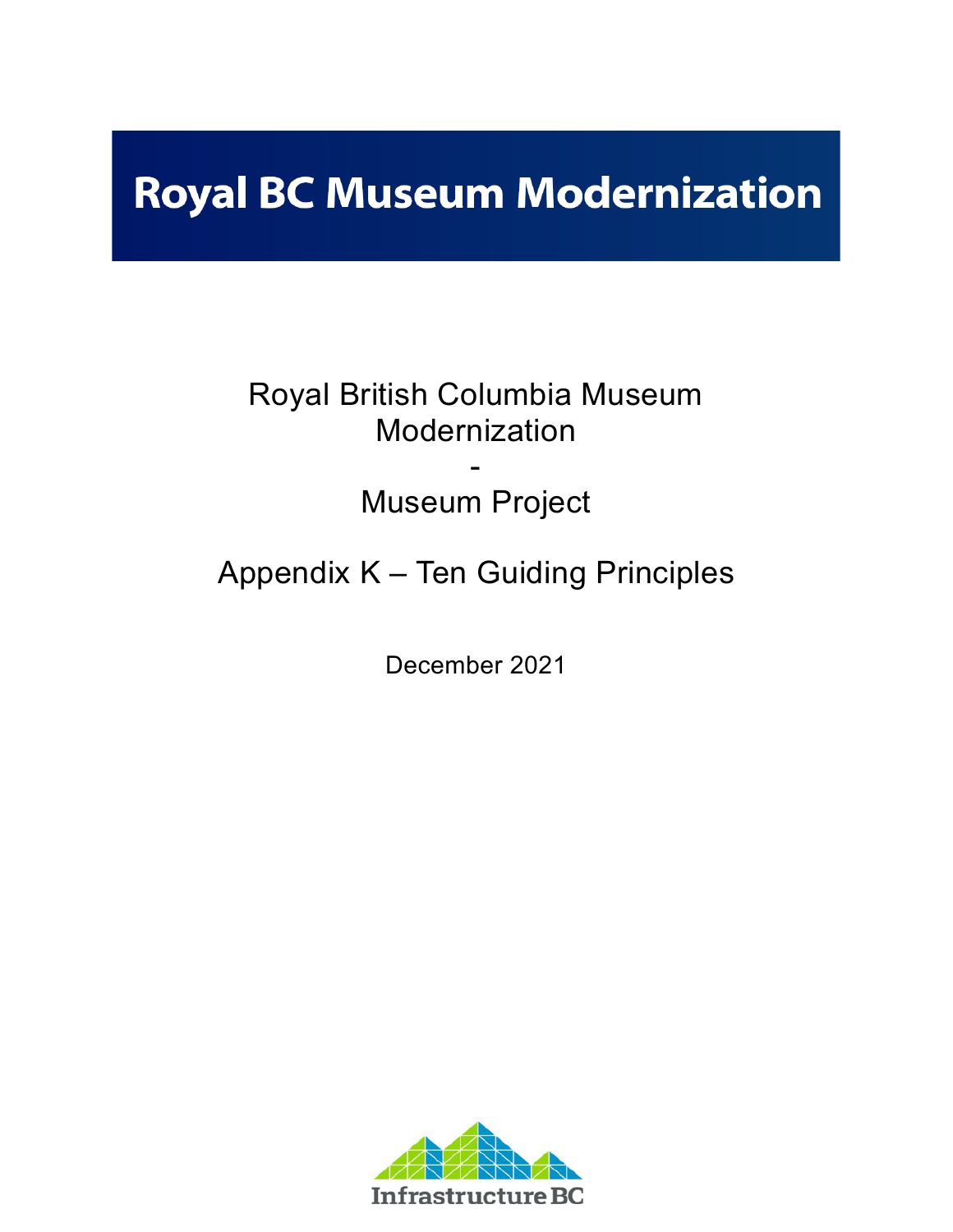### **NOTES**

#### **Royal BC Museum Modernization – Ten Principles**

Although these are proposed as guiding principles for the modernization program, each of these make a number of different points under their broad heading.

At one level the museum of the future can be described as an interpretive center, interpreting British Columbia in a richly layered narrative. On the other, it is a place of healing – offering an experience of reconciliation and living cultures; a third dimension is the museum as a place of science where biodiversity past and present is explored, researched and monitored.

> Principle 1: The museum is a place of learning with a commitment to serve the public. Learning is center-stage at the Royal BC Museum. The museum was founded as an educational museum and the Museum Act 2003 mandates us to 'serve as an educational organization'.

Today, learning is integral to all our programs. Educators and those involved in learning think differently to curators and scientists. Their training and previous experience teaches them to have an audience perspective. They act as the audience advocate. The use of educational theory and audience research underpins their work ensuring we create experiences with a variety of approaches to collections and ensure maximum accessibility, both physical and intellectual.

The Head of Learning is a member of the concept team for modernization and educators will form part of each exhibit team as the project develops.

An expanded museum will help visitors move from first hand experiences of the collections and archives to learning spaces such as the auditorium, lecture spaces and seminar rooms. Our target audience is families, independent learners and school groups, Indigenous and ethnic groups. What visitors in these groups learn is of interest to us.

Principle 2: The Museum has the ability to present and conserve an incomparable collection. Museum masterpieces and star objects should be permanently accessible to the public that want to see them. This is mandated by the Museum Act.

The Museum requires space for conservation of collections.

Principle 3: The Museum is committed and mandated to collecting. The Royal BC Museum is not a 'closed' collection museum. Its collecting is guided by the Collections Policy.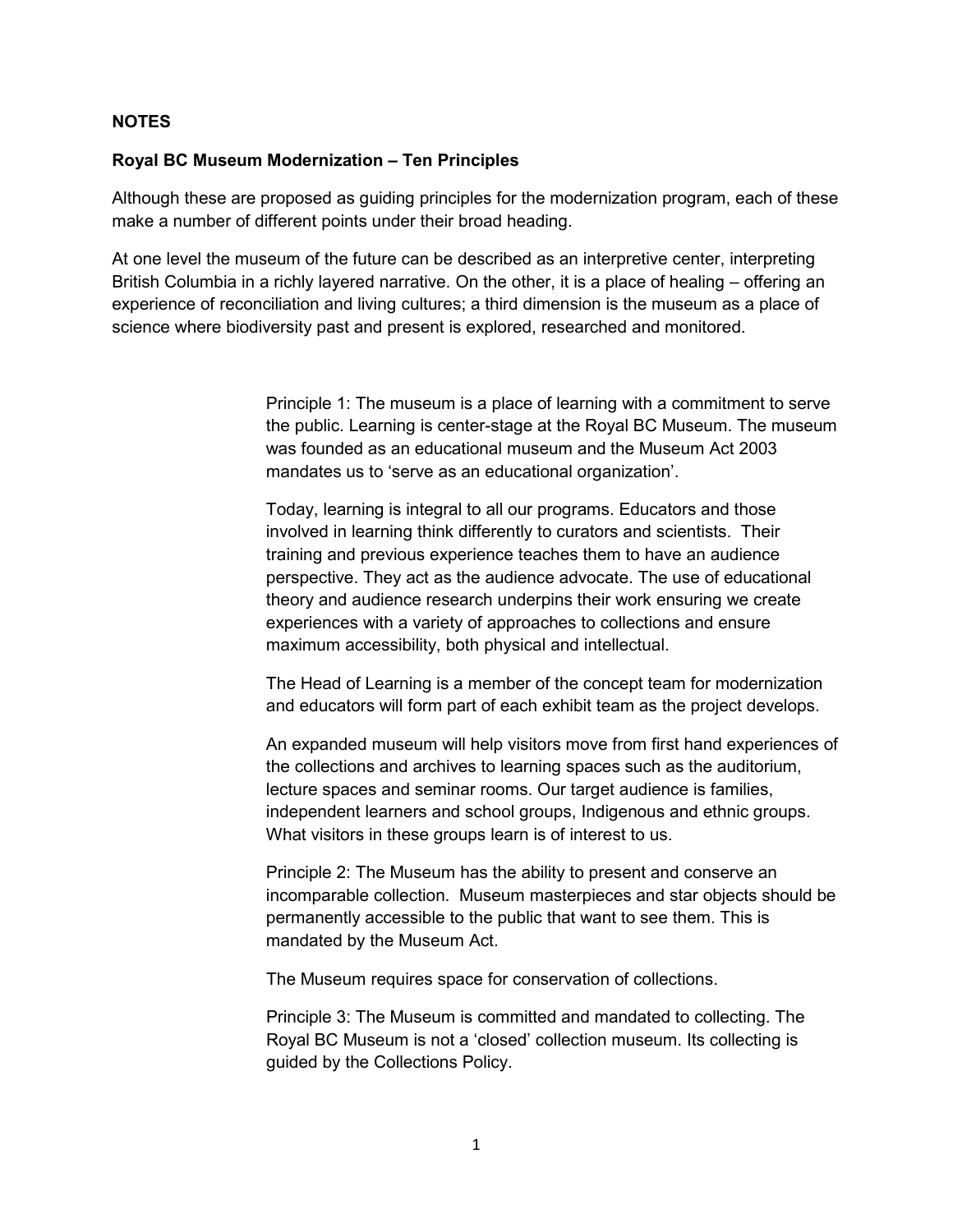The chronic inadequacy in the amount of space available to store and care for the collection has created a mediocre quality in each collecting area. Some spaces are well organized if inaccessible others are over-stuffed with drawers and shelving. In some places, the space between shelves is less than half a meter.

Principle 4: The museum reflects the diversity of the province by maintaining the broadest public dimension for our work.

This includes procurement.

Principle 5: Museum work is underpinned by scholarly and inclusive research. Research and expertise facilitates the platform for our programs, exhibitions and publications. Our work includes research strength in the following areas; archives, archaeology, palaeontology, food safety, biodiversity, repatriation and history.

The museum is a voice on global issues such as species extinction and biodiversity, impact of climate change and indigenous repatriation.

The expanded museum will ensure that the physical division that exists between the back of house and the front of house can be broken to allow the public to better appreciate the work of the museum.

Principle 6: The museum privileges the knowledge, understanding and appreciation of many cultures and their world-views. We do not shy from celebrating the positive or reflecting on the negative aspects of the diverse experiences of the people living here.

Indigenous peoples are recognized as the stewards of the Indigenous collections. We follow the recommendations of the TRC and the UN Declaration of the Rights of Indigenous Peoples.

Principle 7: The museum is a platform for dialogue and discussion. The new museum will be a forum for debate about issues as they are evolving. Its new galleries will be created to allow flexibility of approaches and change.

The museum is excited by the opportunities of harnessing technology across the full spectrum of its activities.

Principle 8: The museum believes the whole province should have the chance to enjoy our collections and become involved in our work. We want to reach communities where we traditionally have not been visible.

The museum is drawing up a framework for relationship building. It is in active collaboration with a wide spectrum of portfolio organizations who contribute to our public dimension.